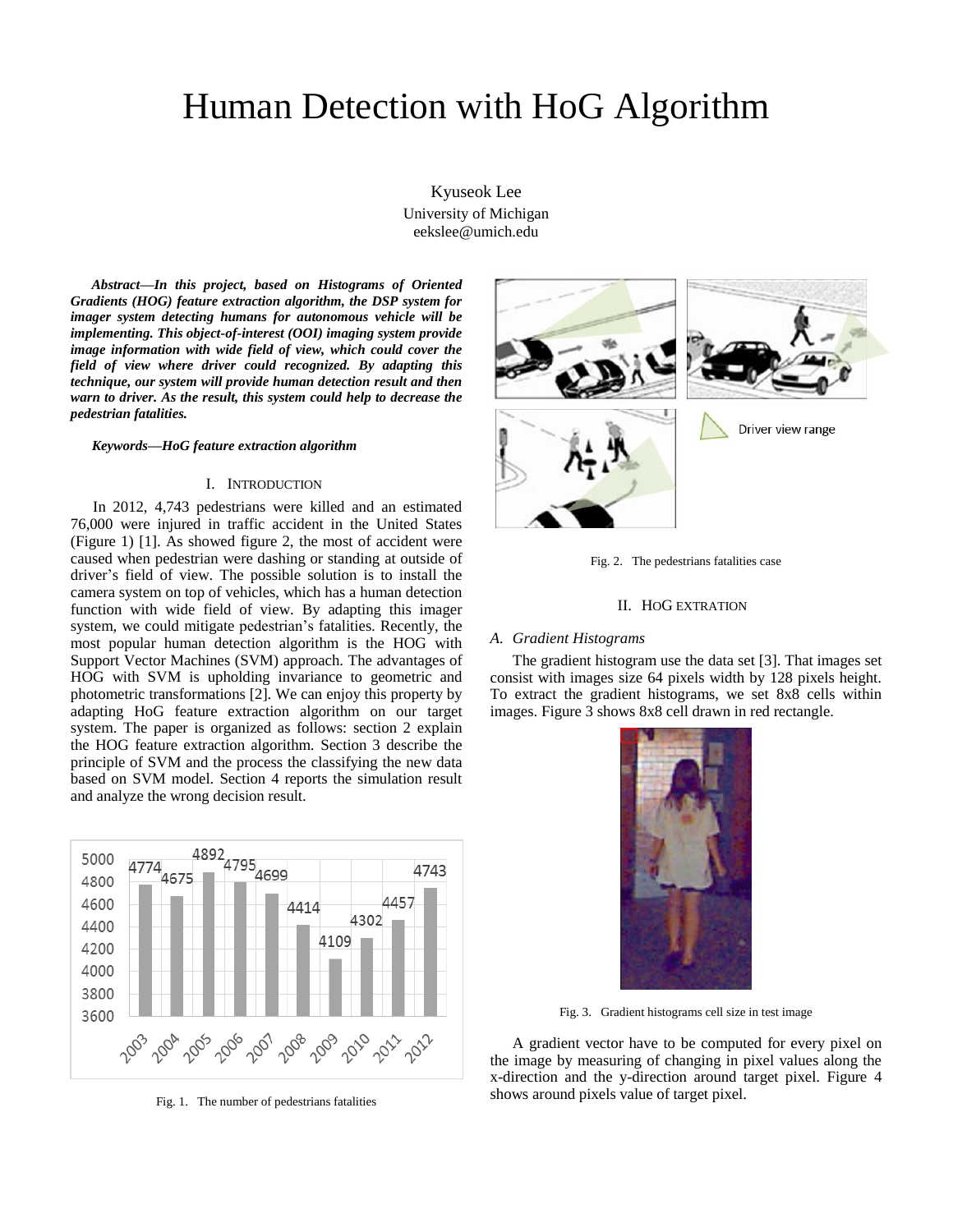

Fig. 4. Neighboring pixel's values

Based on these around pixel values, we can easily acquire the magnitude and angle of target pixel. The each magnitude and angle of pixel be expressed as

$$
\Delta x = 93-56 = 37
$$
  
\n
$$
\Delta y = 87-50 = 37
$$
  
\n
$$
\Delta x^2 + \Delta y^2 = 52.3259
$$
  
\n
$$
\Delta \text{Angle} = \arctan(\frac{\Delta y}{\Delta x}) = 45^\circ
$$
 (1)

Within the 8x8 cell, 64 gradient, vectors can be computed and be plotted result into a 9-bin histogram. The histogram ranges from 0 to 180 degrees instead of 0 to 360. These reduced ranges could increase contribution of magnitude of each vector. As the result, we can easily emphasis the properties of HOG, which could be helpful when SVM find optimal hyperplane.

# *B. Result*

Figure 5 shows the HOG result from test image's cell. Xaxis indicate the degrees of vector and Y-axis represent the normalized histogram result. For example, the significant gradients component is 90 degrees in figure 5, which mean that y-direction's contrast is major trend in this cell.



Fig. 5. Histogram of oriented gradients

Figure 6 show whole result of HOG from each cells. In the plot, the histogram of left plots concentrate on 90 degrees because the computation of left cell include valueless point on left side of image. However, this plot could not represent relationship between real image and HOG result. Before SVM

training, we need to check the HoG feature extraction result which correspond the raw image.

| 357911131517          | 1 3 5 7 9 11 13 15 17          | 1 3 5 7 9 11 13 16 17                      | 36791131517                               | 0.4                                      | 9 11 13 15 17<br>n <sub>5</sub> |                       |
|-----------------------|--------------------------------|--------------------------------------------|-------------------------------------------|------------------------------------------|---------------------------------|-----------------------|
| 5 7 9 11 13 16 17     | 3 5 7 9 11 13 15 17            | 9 11 13 16 17                              | 7 9 11 13 15 17                           | 5 7 9 11 13 15 17                        | 9 11 13 15 17                   |                       |
| 3 5 7 9 11 13 16 17   | 3 5 7 9 11 13 15 17            | 01<br>3 5 7 9 11 13 15 17                  | 3 5 7 9 11 13 15 17                       | 3 5 7 9 11 13 15 17                      |                                 | 35791131512           |
|                       |                                | 0.2                                        |                                           | n ><br>,,,,,,,                           |                                 |                       |
| 3 5 7 9 11 13 15 17   | 35791131517                    | 9 11 13 15 17<br>06                        |                                           | 3 5 7 9 11 13 15 17                      | 911131517                       | 7 9 11 13 15 17       |
| 1 3 5 7 9 11 13 15 17 | 1 3 5 7 9 11 13 15 17          | 04                                         | 3 5 7 9 11 13 15 17                       | 3 5 7 9 11 13 15 17                      | 1 3 5 7 9 11 13 15 17           | 3 6 7 9 11 13 15 17   |
| 3 5 7 9 11 13 15 17   | 3 5 7 9 11 13 15 17            | 0.2 <sub>1</sub><br>3 5 7 9 11 13 15 17    | سيستل<br>1 3 5 7 9 11 13 15 17            | 3 5 7 9 11 13 15 17                      | ____<br>3 5 7 9 11 13 15 17     | 3 5 7 9 11 13 15 17   |
|                       |                                | 0.6                                        | .                                         | 0.01                                     | 0.8                             |                       |
| 357911131617          | 3 5 7 9 11 13 15 17            | 9 11 13 16 17<br>05                        | 7 9 11 13 15 17                           | 7 9 11 13 15 17<br>$\Omega$<br>0.05      | 3 5 7 9 11 13 15 17             | 3 5 7 9 11 13 15 17   |
| 35791131517           | 357911131517                   | 9 11 13 16 17                              | 9 11 13 15 17                             | 1 3 5 7 9 11 13 15 17                    | 3579113517<br>0.8               | 1 3 5 7 9 11 13 15 17 |
| 5 7 9 11 13 15 17     | 111.11111                      | 0.2<br>.<br>9 11 13 15 17                  | 0.06<br><u> Haarl II</u><br>9 11 13 15 17 | 0.05<br>فالتلتليج<br>3 5 7 9 11 13 15 17 | 0.2<br>5 7 9 11 13 15 17        | 7 9 11 13 15 17       |
| 3 5 7 9 11 13 16 17   | 0.05<br>ساءاك<br>9 11 13 15 17 | ستنساب                                     | ш<br>9 11 13 15 17                        | 3 5 7 9 11 13 15 17                      | 05<br>3 5 7 9 11 13 15 17       | n <sub>0</sub>        |
|                       |                                | n <sub>2</sub><br>$\Omega$                 |                                           | $n_{4}$<br>للمحاط<br>n                   | مستسللة                         | n                     |
| 3 5 7 9 11 13 16 17   | 9 11 13 15 17                  | 5 7 9 11 13 15 17<br>0.4<br>n <sub>2</sub> | 9 11 13 15 17                             | 3 5 7 9 11 13 15 17<br>0.5               |                                 |                       |
| 5 7 9 11 13 16 17     | لىبلا                          | 5 7 9 11 13 15 17<br>0 <sup>K</sup>        | 3 6 7 9 11 13 15 17<br>n <sub>5</sub>     | 3 5 7 9 11 13 15 17<br>04                | <br>5 7 9 11 13 15 17           |                       |
| 9 11 13 15 17         | 57911131517                    | 3 5 7 9 11 13 15 17                        | 1 3 5 7 9 11 13 15 17                     | 1 3 5 7 9 11 13 15 17                    | 3 5 7 9 11 13 15 17             |                       |
|                       |                                |                                            | $n_{51}$                                  |                                          |                                 |                       |
| 7 9 11 13 15 17       | 9 11 13 15 17                  | 9 11 13 15 17                              | 911131517                                 | 9.11.13.15.17                            |                                 | 9 11 13 15 17         |

Fig. 6. Histogram of oriented gradients of full images

Figure 7 show the HOG feature visualization. In the HOG feature visulation, the shape of HOG feature is changed in the region of legs and arms and head of human. Figure 8 show the HOG feature visualization with matlab function. Comparing between two images, the region of legs and arms and head of human show simularity.



Fig. 7. The HOG feature visualization



Fig. 8. The HOG feature visualization from matlab function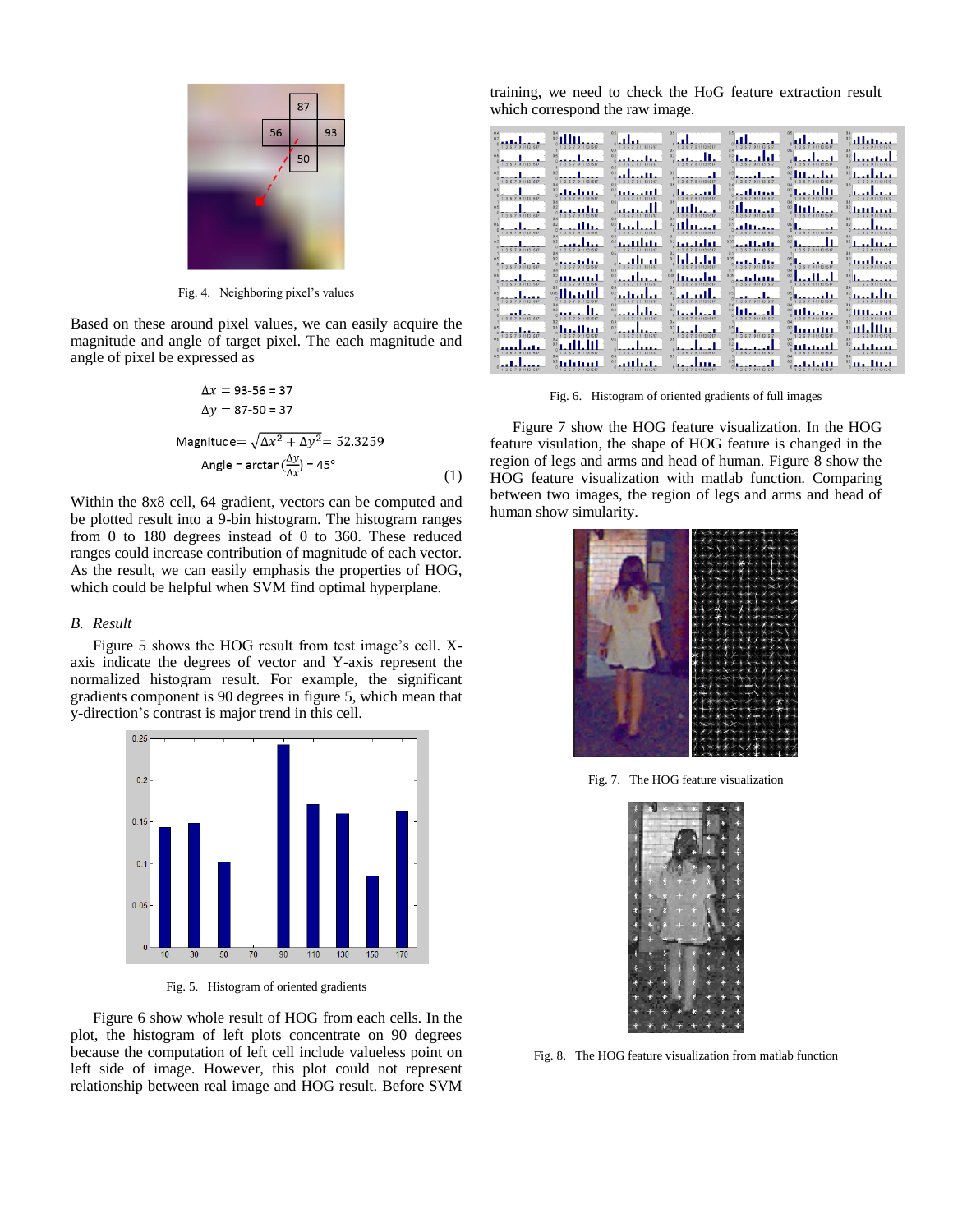# III. SUPPORT VECROR MACHINE (SVM)

# *A. Support Vector Machines*

The Support Vector Machine (SVM) was developed for machine learning model with associated learning algorithms that recognize patterns, using for classification data [4]. The basic operation of SVM learning algorithm build a model which categorize examples and assigns new examples into one category or the other based on non-probabilistic binary linear classifier. The SVM model represent examples as points in vector space to separate categories for dividing by a clear gap as wide as possible. The new input data is mapped into that same vector space and predicted to belong to a category based on which side of the gap they fall on. The SVM constructs a [hyperplane](http://en.wikipedia.org/wiki/Hyperplane) or set of hyperplanes in vector space, which can be used for classification. To achieve great separation, the hyperplanes have the largest distance to the nearest training example data point, since the larger the margin lead the lower the generation error of the classifier. Margin means the maximal width of the slab parallel to the hyperplane that has no interior data points. Figure 9 show optimal hyperplane and optimal margin in vector space. In this figure, the optimal hyperplane was determined to maxmize the optimal margin for retaining more accurate classification result.



Fig. 9. Example of optimal hyperplane and optimal margin in a 2 dimensional space [4]

With optimal hyperplane, the SVM could classify a new data in vector space. Figure 10 show how SVM classify a new data. The new data (green dot) could be categorized as -1 in this figure since the new data's vector is mapped in the inside of the hyperplane. If the new data's vector is mapped the outside of the hyperplane, the new data could be categorized as +1.



Fig. 10. Example of classfing new data with hyperplane

To improve the performance of SVM, we can adapt a nonlinear classification using what is called the kernel trick, implicitly mapping their inputs into high-dimensional feature space. However we tried to use another kernel trick, we could not achieve any improvement.

## IV. SIMULATION RESULT AND ANALYING RESULTS

## *A. Simulation result and discussion*

To train the SVM, we used the 1900 human image samples and 800 non-human image samples. After training the SVM, we test 393 test images that include 250 human images and 143 non-human images with linear hyperplane classification. In this test, we could achieve 0.8% detection error rate with human image samples and 6.3% detection error rate with nonhuman image samples. The higher detection error rate with non-human image sample is some pattern that have similar pattern like human body cause this problem. Figure 11 show wrong decision images.



Fig. 11. Example wrong decision images